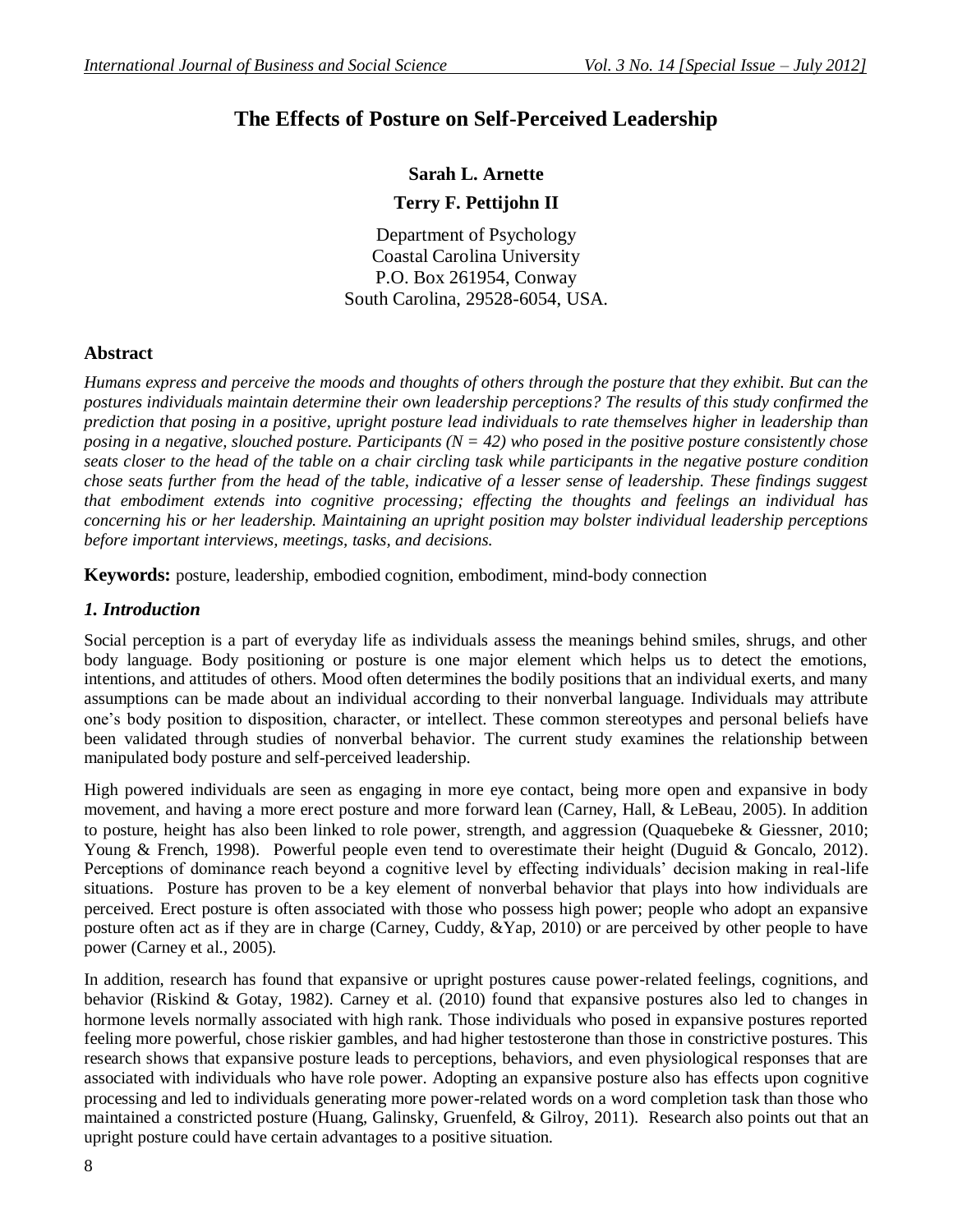When outcomes are positive, an upright posture guides an individual to exhibit tendencies such as seeking positive information about the self to confirm the inference that one has strengths (Mischel, Ebbsen, & Zeiss, 1973). Whether slumped or upright postures serve as self-defeating or beneficial moderators depends upon whether they are matched or mismatched with the outcome received by the individual, be it success or failure. This may be due to the fact that people are more likely to spontaneously adopt an expansive posture after success while they are more inhibited to adopt a slumped posture after failure (Riskind, 1984). This tendency shows that there are connections between the mind and the body.

The extent to which physical behaviors influence the mind is greatly debated, but recent findings are beginning to indicate more complexities in the relationship between the mind and the body than have been previously presumed. The evidence for this complex connection can be found in the concept of embodied cognition. Where it is obvious that actions are a response to mental activity, recent research of embodied cognition has shown that the body too might influence the mind to a greater degree than has previously been recognized. The basic idea of this new finding is that memories and cognitive information are composed of experiences that are not only stored in the mind but also in the body. What one "remembers" about a situation is conjured up by the mind but also by the unique experiences stored by the body including certain bodily positions, movements, and sensations. The information stored by the body is so strong that it can bring about certain cognitions and emotions just as the same cognitions and emotions can elicit the body to respond; the mind and body work together seamlessly. Merely imitating a bodily action that is a result of thought processes can provoke ease of accessibility to those very thoughts; the body is a powerful influencer to the mind (Barsalou, 2008).

Building upon the research which confirms that cognition is embodied, Hung and Labroo (2011) proposed that the body is also instrumental in self-regulation, particularly willpower. Across five studies, the researchers showed that firming or flexing one's muscles can help to firm or strengthen the individual's willpower. This was evident in the participants' ability to withstand pain, overcome temptation, consume unpleasant medicines, and attend to disturbing yet essential information, as long as they considered these actions to provide a long-term benefit. The findings of this study are referenced through metaphors expressed in spoken language associated with overcoming challenges. One may associate pumped fists and clenched jaws with endurance, and people fighting for selfcontrol may tell themselves to "hold on to" that last bit of willpower. The study proved, through embodied cognition, that physically holding on or clenching to an item is just as effective at producing increased willpower as any mental technique.

The concept of embodied cognition, along with the previous research detailing the connections between posture and power or leadership, supports the hypothesis of the current study. Posture, as it is connected to role power and positive situations, is predicted to influence perceived self-leadership. Specifically, participants are hypothesized to express leadership more profoundly when adopting a positive posture over adopting a negative posture.

## *2. Method*

## **2.1 Participants**

Forty-two college students from a mid-sized public university in the Southeastern United States participated in the study. Participants varied in age from 18 to 43 with the mean age of 22.43  $(SD = 6.13)$ . Race of participants included one Asian/Pacific Islander, 10 African Americans, 27 Caucasians, three Latino/Hispanic/Mexican Americans, and one Other who identified as American Indian/Caucasian/African American. The sample consisted of 12 males and 30 females. Participants were recruited from the university's research participant pool and received research participation credit to satisfy requirements for various psychology courses. All participants were treated in accordance to the American Psychological Association's ethical guidelines (APA, 2002).

#### **2.2 Materials**

The study took place in a psychology laboratory room. Two 8" x 10" color photos of model poses were displayed for the participants to imitate the proper posture positions (see Figure 1). The photos were taken for the purpose of this research, and permission was obtained from the model for their use. Both photos used a 28 year old male model wearing a grey long-sleeved shirt, white pants, and black shoes. The model was shown sitting in a chair against a beige wall, with nothing in the background except the wall. In one photo the model sat with a slumped or negative posture while in the other photo, the model sat with an erect or positive posture with the aid of a lumbar support pillow.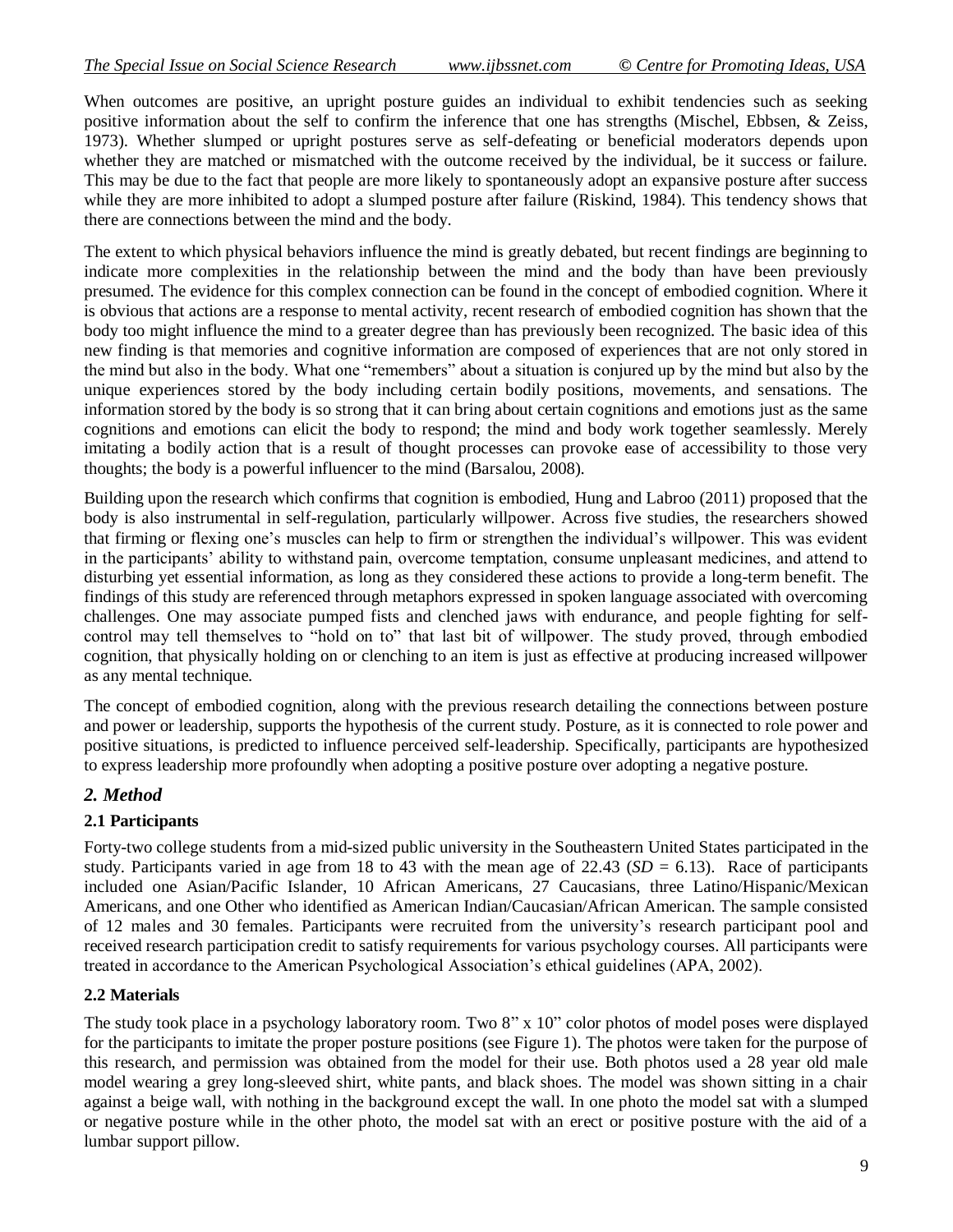The black lumbar support pillow is composed of wire and mesh, is curved to fit the lumbar portion of the spine, and fits onto the back of any straight backed chair. The lumbar support pillow is widely available and may be purchased at any of several office or retail stores.

The measure of leadership used in the study was a black and white photo of a rectangular table lined with nine total chairs, one at the head of the table and an additional four on each side of the table. The graphic was selected from Microsoft Office 2010's clipart collection and cropped to show only one head of the table. Chair 1 was the head of the table and Chairs 2, 3, 4, and 5 were in parallel positions of both the left and right side of the table, with Chair 5 being the furthest from the head of the table. Participants were instructed to circle the chair in which they would most like to sit as a measure of leadership, with the assumption those who perceived themselves as strong leaders would sit at the head of the table or in a chair close to the head of the table, whereas those who did not perceive themselves as strong leaders would choose to sit further away from the head of the table. The chair circling survey was pilot tested with a group of 38 college student participants by asking them to circle the chair which the leader would occupy during a meeting. In this pilot study, an overwhelming majority of participants (94.7%) chose the chair at the head of the table as the leader's chair.

The next measure included in the questionnaire packet was designed to create the illusion the study was about marketing research. This "BackEeze Marketing Research" was simply a manipulation to deter participants from arriving at the actual purpose of the study. The marketing research questions included how much the participant would pay for a BackEeze support pillow, if they would recommend it to friends, and where they might use the lumbar support pillow. Demographic questions included age, sex and race.

## **2.3 Procedure**

Participants used an online experimental management system to sign up for participation in the study. Upon arriving at the lab for individual testing, participants were assigned to either the positive or negative posture group using a random set of numbers generated by randomizer.org. The number 1 specified the positive posture condition while the number 2 identified the negative posture position. Participants were greeted and asked to have a seat in a chair either with (positive) or without (negative) a lumbar support pillow. The participants were given a questionnaire packed and were asked not to turn over the questionnaire packet until further instruction was given. The participant was then shown a picture of either the positive or negative posture and asked to assume the respective position. The researcher held the picture upright while reading either of the following instruction sets: *For the positive condition*: "Take a look at this picture and model the pose that you see. Be sure that your buttock is as far back in the chair as possible and that your legs are at a ninety degree angle. Place your hands flat on the outside of your legs, and raise your shoulders so that they are tall and square. Face forward being sure that the bottom of your chin is parallel to the floor." *For the negative condition*: "Take a look at this picture and model the pose that you see. Be sure that your buttock is about halfway to the front of the chair and that your legs are at a forty-five degree angle. Place your hands towards the inside of your legs, and drop your shoulders so that they are slouched and your back is hunched. Tilt your head downward as if you were looking at the floor." After the researcher assured that the participant was modeling the posture correctly, the participants were asked to hold the position for one minute. A stopwatch was used to time one minute, and after the time had passed the participant was given permission to turn the questionnaire packet over and begin the survey process.

For those in the negative posture condition, the following line was added to the top of the page containing the BackEeze marketing research: "Please notify the student researcher when you reach this point." After being notified by the participant, the researcher asked the participant to stand so that the BackEeze lumbar support pillow could be added to his or her chair. The pillow was added to the chair and the participant was instructed to take a moment to get comfortable and continue to the end of the packet. After completing the entire packet, participants were read a debriefing statement and dismissed from the laboratory.

## *3. Results*

A Chi-square test for independence was conducted to determine if there was a relationship between the positive and negative posture conditions and chair choice on the chair circling task. This test found that there was a relationship between the conditions and chair choice,  $\chi^2$  (4, *N* = 42) = 11.72, *p* = .02. On the chair circling task, 28.6% of the individuals in the positive posture group chose the chair at the head of the table (Chair 1) as compared to only 14.3% of those in the negative posture group.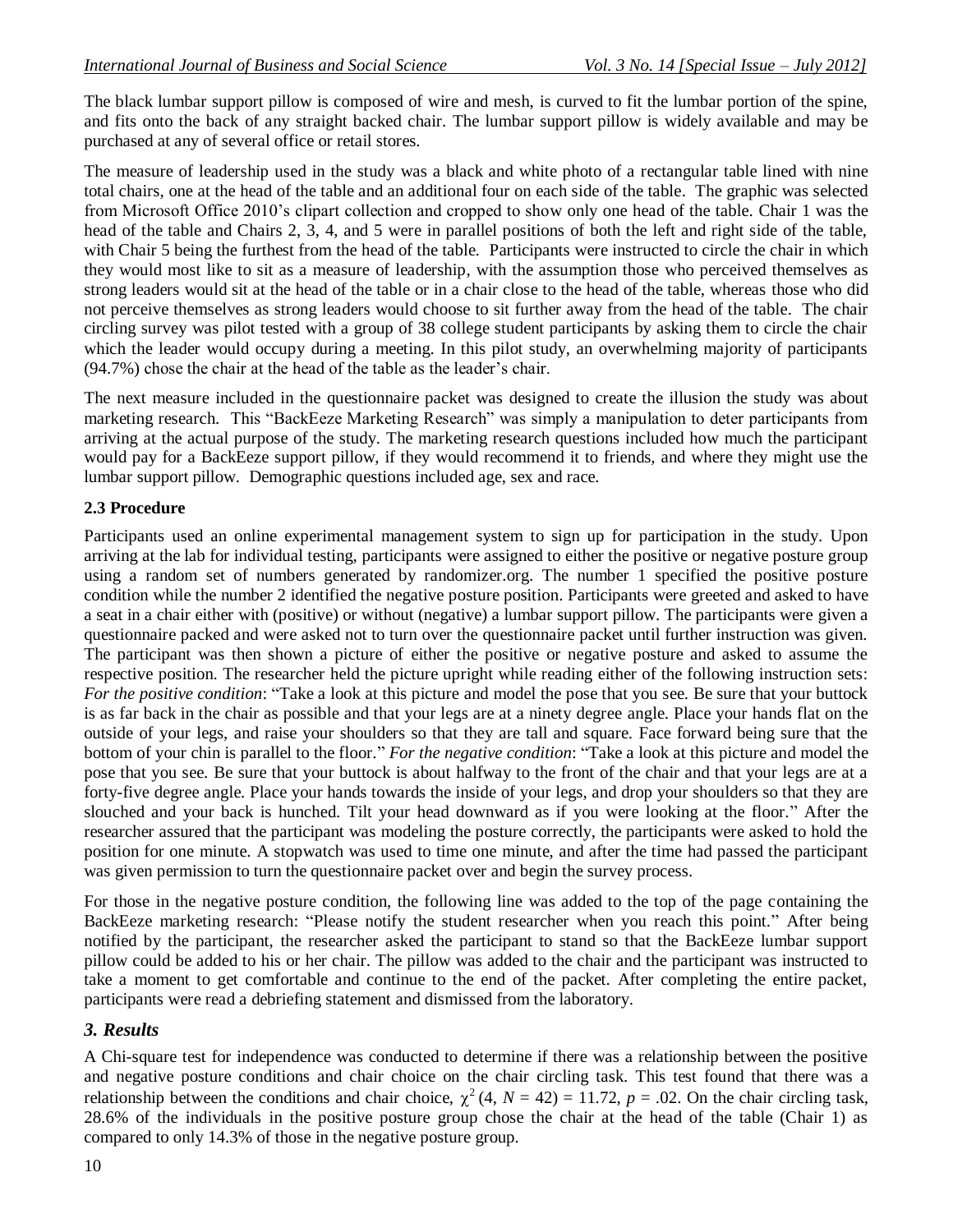The difference in percentages of individuals who chose Chair 2 were 42.9% for the positive posture group and only 9.5% for the negative posture group. These results are presented in Figure 2.

Additionally, chair position could be considered a continuous measure on a 5-point Likert scale where Chair 1 (head of the table) represented highest perceived leadership and Chair 5 represented lowest perceived leadership. An independent means *t*-test was conducted to determine if there was a difference between the positive posture and negative posture conditions. Similar to the chi-square results, there was a significant effect for posture,  $t(40)$  = 3.28,  $p = .002$ ,  $d = 1.02$ , as measured by the chair circling task. Those in the positive posture condition ( $M = 2.05$ ,  $SD = .86$ ) chose seats closer to the head of the table than those in the negative posture condition (*M* = 3.10, *SD* = 1.17).

## *4. Discussion*

The findings of the present study confirmed the prediction that individuals who exerted a positive posture would rate themselves higher in leadership than those in the negative posture condition. Participants in the positive posture condition consistently chose the chair at the head of the table or those nearby rather than choosing those further along either side of the table. No one in the positive posture condition circled any chair higher than Chair 4. These findings further the case for the mind-body connection and indicate that body posture has effects upon cognition.

The chair circling task completed by participants was selected by the researcher specifically for this experiment. It was formulated by considering the stereotypes held about the relationships between leadership and seating. Situational cues, such as seating arrangement, aid in identifying individuals in leadership or power positions at a table. Much research in the past has confirmed that the end, or head, seat of a rectangular table is associated with leaders more so than those seats along the sides of the table. Studies have also shown a "halo effect" of advanced status leadership to be associated with the head of the table in same sex and mixed sex groups. Regardless of sex, participants rated individuals seated at the head of the table as having more leadership qualities and contributing most to the group (Jackson, Engstrom, & Emmers-Sommer, 2007). Results of the pilot test conducted for this study yielded similar findings to the past researchers concerning leadership and seating arrangements.

While interesting, the generalization of the results of this study is limited and further investigations are recommended. The sample consisted solely of college students and participant sex was not included as an independent variable, due to the small sample of males in the study. Although no interactions among sex were analyzed, a few males in the study who were assigned to the negative posture condition often still chose the leader Chair 1. This is consistent with findings of Burgess and Kaya (2007) who examined the interactions of sex with seating preferences in college classrooms. The study found that male students express greater feelings of ease than females in U-shaped and in rowed seating layouts which are characterized by individual chairs. Choosing the individual or leader chair on the chair circling task may reflect the instinctual leadership attitudes of the male population. It would be useful to test other populations, because this study is applicable to those in the field of business and may yield more consistent results when issued to those who have held numerous leadership positions in the past. It would also be interesting to study this effect across cultures to determine if there are any significant differences in seating preferences by culture, independent of any manipulations.

This study is important to the field of social psychology concerning nonverbal expression and can lead to new insight on how one's postural choices may influence their behavior. Past studies have shown similar links between posture and cognition, specifically in the areas of motivation and emotion. Riskind and Gotay (1982) found that participants who had been placed in slumped physical posture later appeared to develop helplessness, as measured by lack or persistence on a standard learned helplessness task, more readily than did participants who had been placed in an upright posture. Additionally, the previous study found that participants placed in a hunched posture verbally reported self-perceptions of greater stress than participants who were placed in a relaxed position. This indicated the importance of maintaining a positive posture to regulate feelings of confidence and ease, two key components of leadership.

The information gathered from the current study can be used to further stress the importance of maintaining an upright posture in situations when one has a need to appear as having strong leadership skills. In addition, posture may now be seen as a factor to be used to modify one's perceptions of his or her own leadership.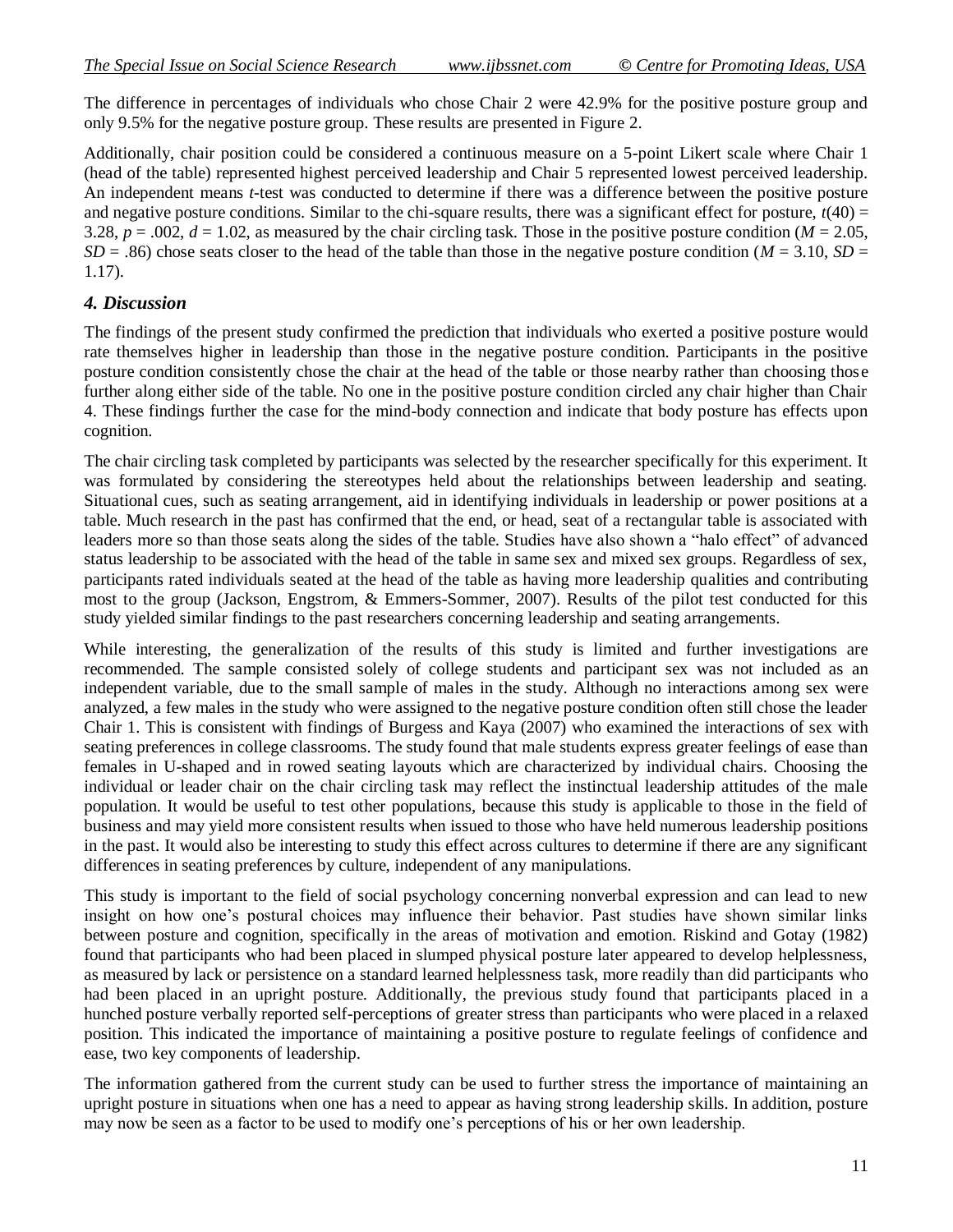During a job interview, when giving a speech, when talking to superiors, or in other situations which can be intimidating, maintaining a positive posture may lead one to hold higher regards for their own leadership abilities and may aid in his or her eventual success. This study adds to the literature of embodied cognition which has the power to influence the ways people think about their bodies and minds working together as an integral unit of self-expression and self-awareness.

### *5. References*

- American Psychological Association (2002). Ethical principles of psychologists and code of conduct. Retrieved from http://www.apa.org/ethics/code/index.aspx
- Barsalou, L. W. (2008). Grounded cognition. *Annual Review of Psychology*, *59*, 617-645. doi: 10.1146/annurev.psych.59.103006.093639
- Burgess, B. & Kaya, N. (2007). Gender differences in student attitude for seating layout in college classrooms. *College Student Journal*, *41*(4), 940-946.
- Carney, D. R., Cuddy, A. J., Yap, A. J. (2010). Power posing: Brief nonverbal displays affect neuroendocrine levels and risk tolerance. *Psychological Science*, *21*(10), 1363-1368. doi:10.1177/0956797610383437
- Carney, D. R., Hall, J. A., & LeBeau, L. S. (2005). Beliefs about the nonverbal expression of social power. *Journal of Nonverbal Behavior*, *29*(2), 105-123. doi: 10.1007/s10919-005-2743-z
- Duguid, M. M., & Goncalo, J. A. (2012). Living large: The powerful overestimate their own height. *Psychological Science*. OnlineFirst, published December 14, 2011 as doi: 10.1177/0956797611422915
- Huang, L. Galinsky, A. D., Gruenfeld, D. H., & Guilory, L. E. (2011). Powerful postures versus powerful roles: Which is the proximate correlate of thought and behavior? *Psychological Science*, 22(*1*), 95-102. doi:10.1177/0956797610391912
- Hung, I. W. & Labroo, A. (2011). From firm muscles to firm willpower: Understanding the role of embodied cognition in self-regulation. *Journal of Consumer Research*, *37*(6), 1046-1064. doi:10.1086/657240
- Jackson, D., Engstrom, E., & Emmers-Sommer, T. (2007). Think leader, think male and female: Sex vs. seating arrangement as leadership cues. *Sex Roles*, *57*(9-10), 713-723. doi: 10.10 07/s11199-007-9289-y
- Mischel, W., Ebbsen, E., & Zeiss, A. (1973). Selective attention to the self: Situational and dispositional determinants. *Journal of Personality and Social Psychology*, *27*, 129-142.
- Quaquebeke, N. V. & Giessner, S. R. (2010). How embodied cognitions affect judgments: Height-related attribution bias in football foul calls. *Journal of Sport and Exercise Psychology*, *32*. 3-22.
- Riskind, J. H. (1984). They stoop to conquer: Guiding and self-regulatory functions of physical posture after success and failure. *Journal of Personality and Social Psychology*, *47*(3), 479-493. doi:10.1037/0022- 3514.47.3.479
- Riskind, J. H. & Gotay, C. C. (1982). Physical posture: Could it have regulatory or feedback effects upon motivation and emotion? *Motivation and Emotion*, *6*, 273-296. doi: 10.1007/BF00992249
- Young, T. J., & French, L. A. (1998). Heights of U.S. presidents: A trend analysis for 1948- 1996. *Perceptual and Motor Skills, 87*, 321-322.